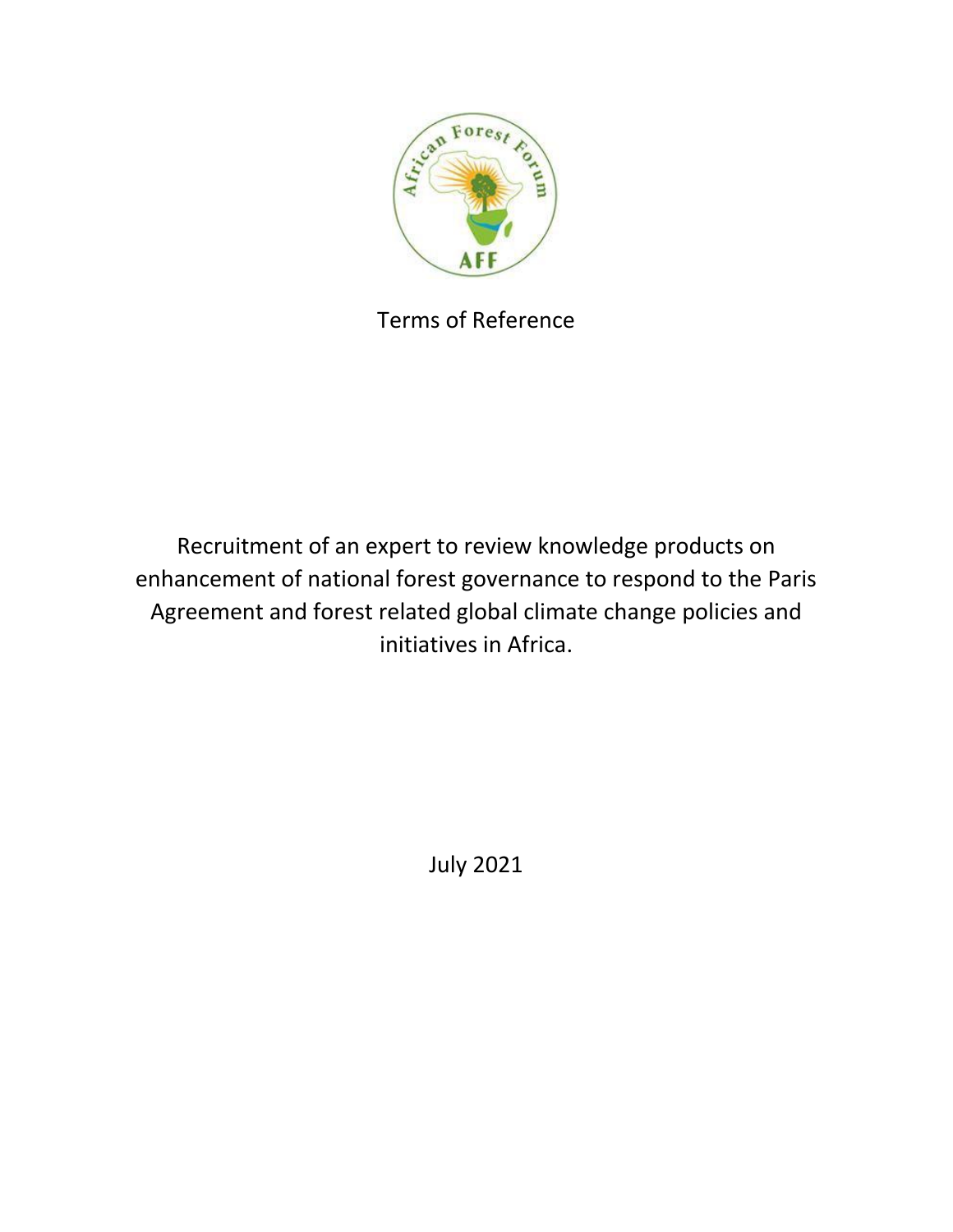#### **1. INTRODUCTION**

The African Forest Forum (AFF) is a pan-African non-governmental organization with its headquarters in Nairobi, Kenya. The purpose of AFF is to provide a platform and create an enabling environment for independent and objective analysis, advocacy and advice on relevant policy and technical issues pertaining to achieving sustainable management, use and conservation of Africa's forest and tree resources as part of efforts to reduce poverty, promote economic and social development, and protect the environment.

Since 2011 AFF has been implementing a project titled *"African forests, people and climate change"* that is in its third phase and is contributing to the strengthening of the Climate Change Program (AFF-CCP) of the institution. The overall objective of the AFF-CCP is to enhance the role of African forests in assisting people adapt to the effects of climate change in various landscapes in ways that will improve livelihoods, sustain biodiversity, and secure the quality of the environment, as well as to strengthen the capacity of Africa's forests to adapt to climate change and to contribute to mitigation efforts.

One of the specific objectives of the third phase of the project is to enhance national forest governance by strengthening the capacity of African stakeholders to respond to the Paris Agreement and related global climate change policies and initiatives related to forestry. This consultancy is anchored on this specific objective which isto be achieved through activities aimed to identify forestry related issues in relevant global and regional climate change policies and initiatives, and to assess their mainstreaming into national forestry processes. The findings will enhance the understanding of African forestry stakeholders on the global policies for better coordination of their national forestry sector in line with the International Arrangement on Forests and relevant Sustainable Development Goals.

#### **2. BACKGROUND**

Good forest governance is associated with transparency, participation, and accountability in order to achieve positive social, environmental and economic outcomes in the most efficient and effective way, bringing both formal and informal institutions to acquire and exercise authority in the management of the forestry resources with the aim to sustain and improve the welfare and quality of life for those whose livelihoods depend on the forestry sector.

There are many challenges associated with poor forest governance in many tropical countries, including illegal exploitation, unsustainable forest management, increased deforestation and forest degradation and the associated loss of forest carbon. These issues have attracted global attention and require concerted efforts at local, regional, and global levels. Serious concerns were raised on how to address these forest challenges through institutionalizing various forest instruments that are legally and non-legally binding in order to curb the trend and contain climate change. Among those instruments isthe International Arrangement on Forests (IAF) that consists of five major components namely: the United Nations Forum on Forests (UNFF) and its Member States, organs and facilitation mechanisms such as the UNFF Secretariat, the Collaborative Partnership on Forests (CPF), the UNFF Global Forest Financing Facilitation Network (GFFFN) and the UNFF Trust Fund. The primary aim of the arrangement is to strengthen sustainable forest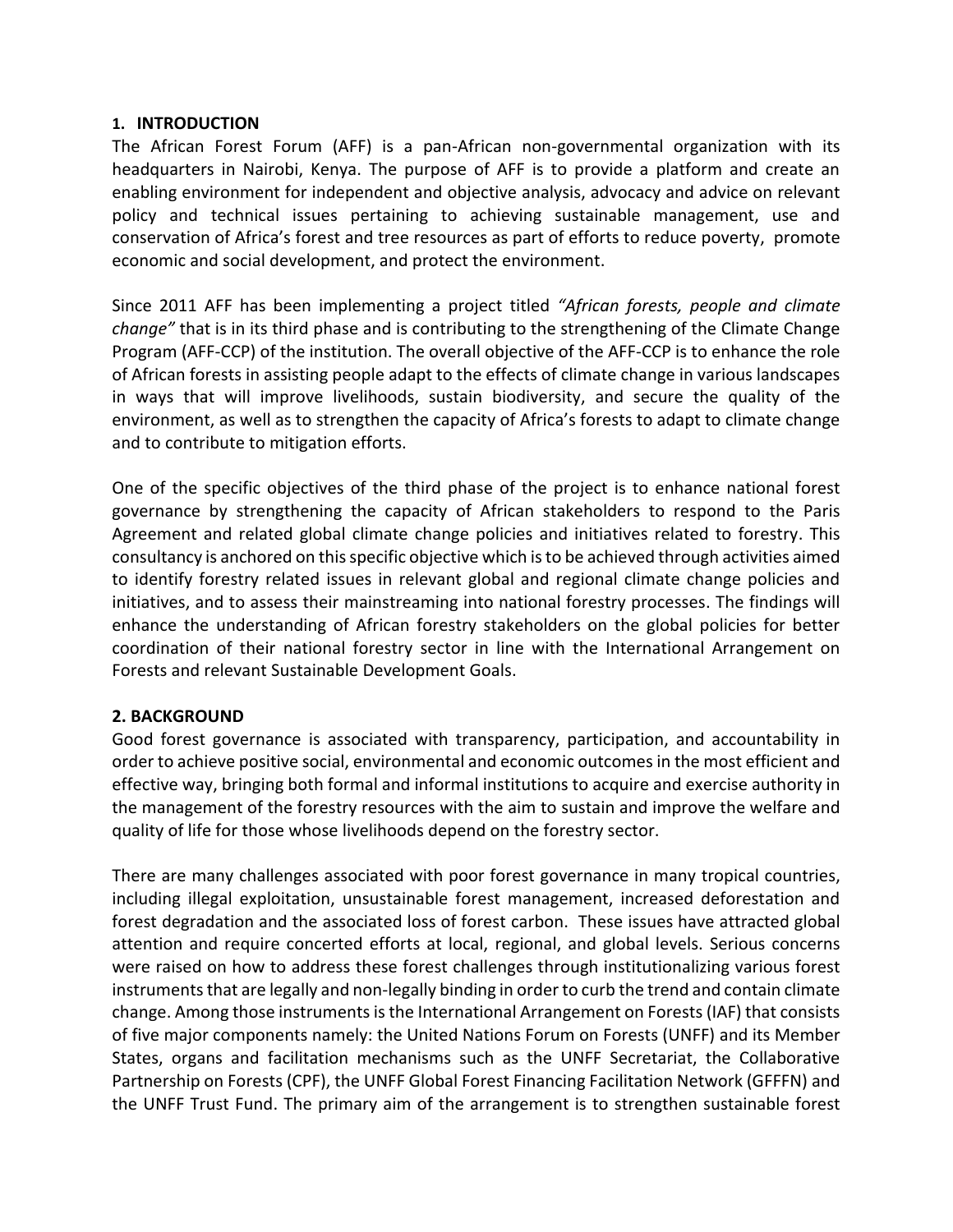management through implementation of UN forest instruments; improvement of forest governance frameworks; and fostering international cooperation, enhancing coherence, cooperation and synergies with other forest-related agreements, processes and initiatives, among others. Forest issues are globally discussed at FAO's Committee on Forestry (COFO), Conference of Parties (COPs) of environmental conventions such as the United Nations Framework Convention on Climate Change (UNFCCC) , among others, where key resolutions and agreements are reached for mainstreaming into national policies, plans, and activities to ensure sustainable use of forest and tree resources. For instance, Article 6 of Paris Agreement (PA) contains various clauses with major focus on Nationally Determined Contributions (NDCs) in reducing GHG emissions while fostering sustainable development and at the same time promoting adaptation ambitions in response to the impacts of climate change and variability.

In order to contribute to the above international initiatives/agenda, AFF, as part of its mandate, continues to generate information and knowledge on these issues with the aim to help African governments and other actors in the forestry sector to formulate appropriate forest policies, programmes, plans and initiatives aiming to strengthen sustainable forest management in the face of climate change.

It is in this context that in 2019, AFF conducted an in-depth analysis of national forest governance responses to the Paris Agreement (PA) and related global climate change policies and initiatives in ten (10) selected countries from Southern, Eastern, Western, Central Africa and Sahel sub-regions. The studies generated findings and key recommendations on the following:

- areas of overlap and synergy in the national forestry sector and other relevant global and regional climate change related policies and initiatives.
- knowledge and skills gaps among African forestry stakeholders on mainstreaming of global and regional climate change decisions and agreements into their national forestry policies, plans and activities, including their coordination.
- capacity gaps on reporting on forest-based sustainable development goals (SDGs) and NDCs at national, regional and international levels;
- gaps in the development of national forest sector contributions to NDCs and the level of integration of forest-based adaptation and mitigation activities and initiatives in NDCs;
- how REDD+ and LULUCF in the national forestry sector could contribute to NDCs;
- key lessons learned in the development and implementation of first forest based NDCs in Africa;
- the levels of measurement, reporting and verification of forest-based mitigation, adaptation and finance in NDCs and how they are mainstreamed into national forestry policies, plans and activities.

From these findings the following knowledge products were developed: Two technical reports:

i. Enhancement of the national forest governance to respond to the Paris Agreement and related global climate change policies and initiatives in selected Western and Central African countries.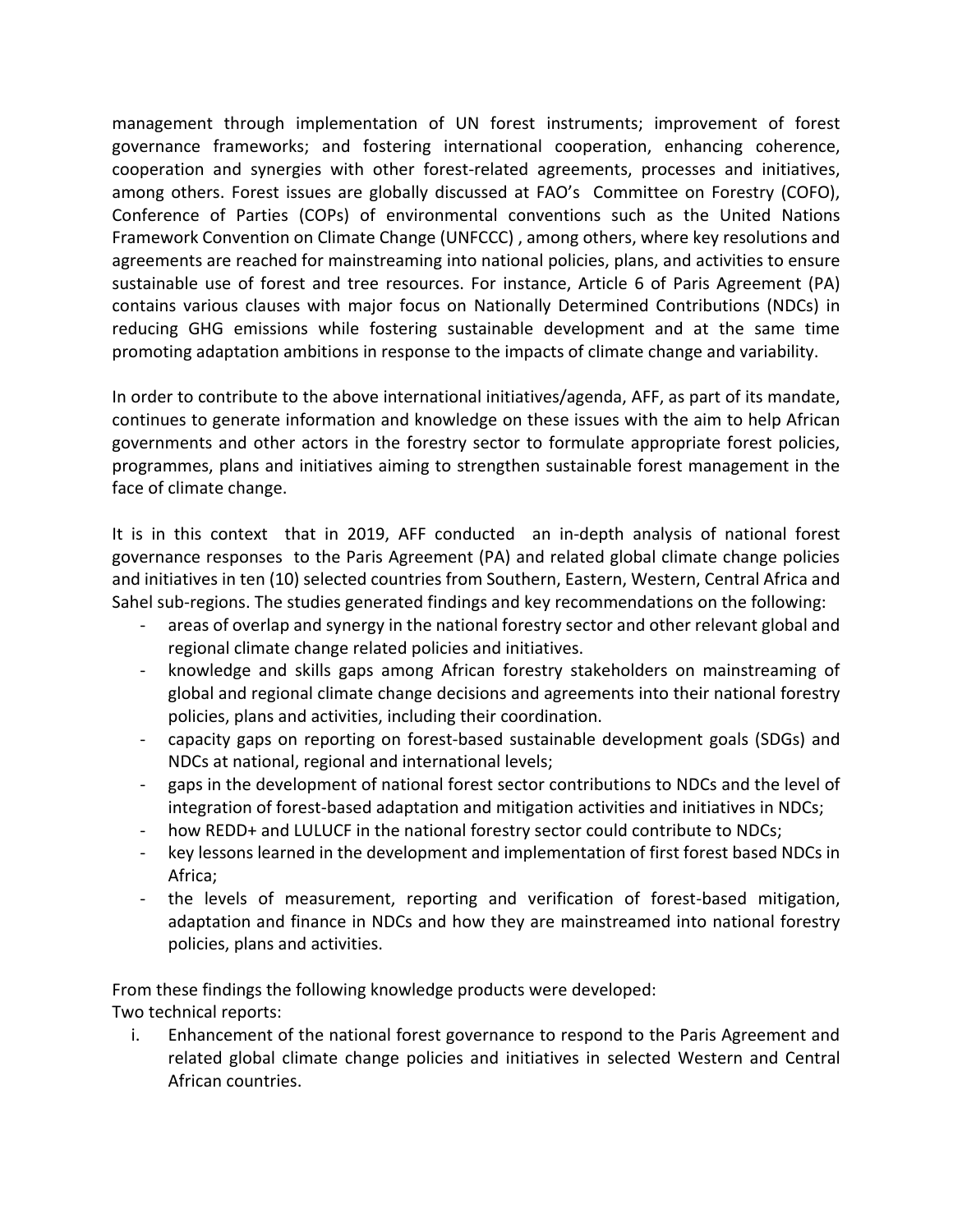ii. Enhancement of the national forest governance to respond to the Paris Agreement and related global climate change policies and initiatives in Eastern and Southern Africa Strengthening

Three draft manuscripts of journal articles,

- i. Assessing forest governance and forest related climate initiatives in Central and West Africa
- ii. A critical evaluation of development of NDCs in Central and West Africa
- iii. Enhancement of national forest governance to respond to the Paris Agreement and related global climate change policies and initiatives in Africa: The case of Southern and Eastern Africa

Two factsheets,

- i. An evaluation of Nationally Determined Contributions (NDCs) Development in Central and West Africa
- ii. Enhancement of national forest governance to respond to the Paris Agreement and related global climate change policies and initiatives in Africa: The case of Southern and Eastern Africa.

Two policy briefs

- i. Assessing forest governance and other climate initiatives in Central and West Africa
- ii. Enhancement of national forest governance to respond to the Paris Agreement and related global climate change policies and initiatives in Africa: The case of Southern and Eastern Africa.

For its 2021 annual plan of work, AFF is recruiting one **expert** to undertake a review of the above knowledge products in order to improve their quality prior to the dissemination to forestry stakeholders in Africa and beyond. Furthermore, the review shall also include production of a regional synthesis/overview for each type of knowledge products mentioned above.

# **3. PURPOSE OF THE CONSULTANCY**

Review and edit the above-mentioned knowledge products and develop regional synthesis including technical report, journal paper, policy brief and fact sheet that will contribute to enhancing national forest governance to respond to Paris Agreement and related climate change policies and initiatives.

# **4. TASKS ON THE CONSULTANCY**

The specific tasks for the assignment include:

- Reviewing, editing, and strengthening of 2 technical reports, 3 journal articles, 2 policy briefs and 2 fact sheets following AFF guidelines to produce final versions ready for dissemination/publication.
- Based on information compiled from the knowledge products and relevant updated literature, develop a regional (African-wide) synthesis highlighting the key issues to be